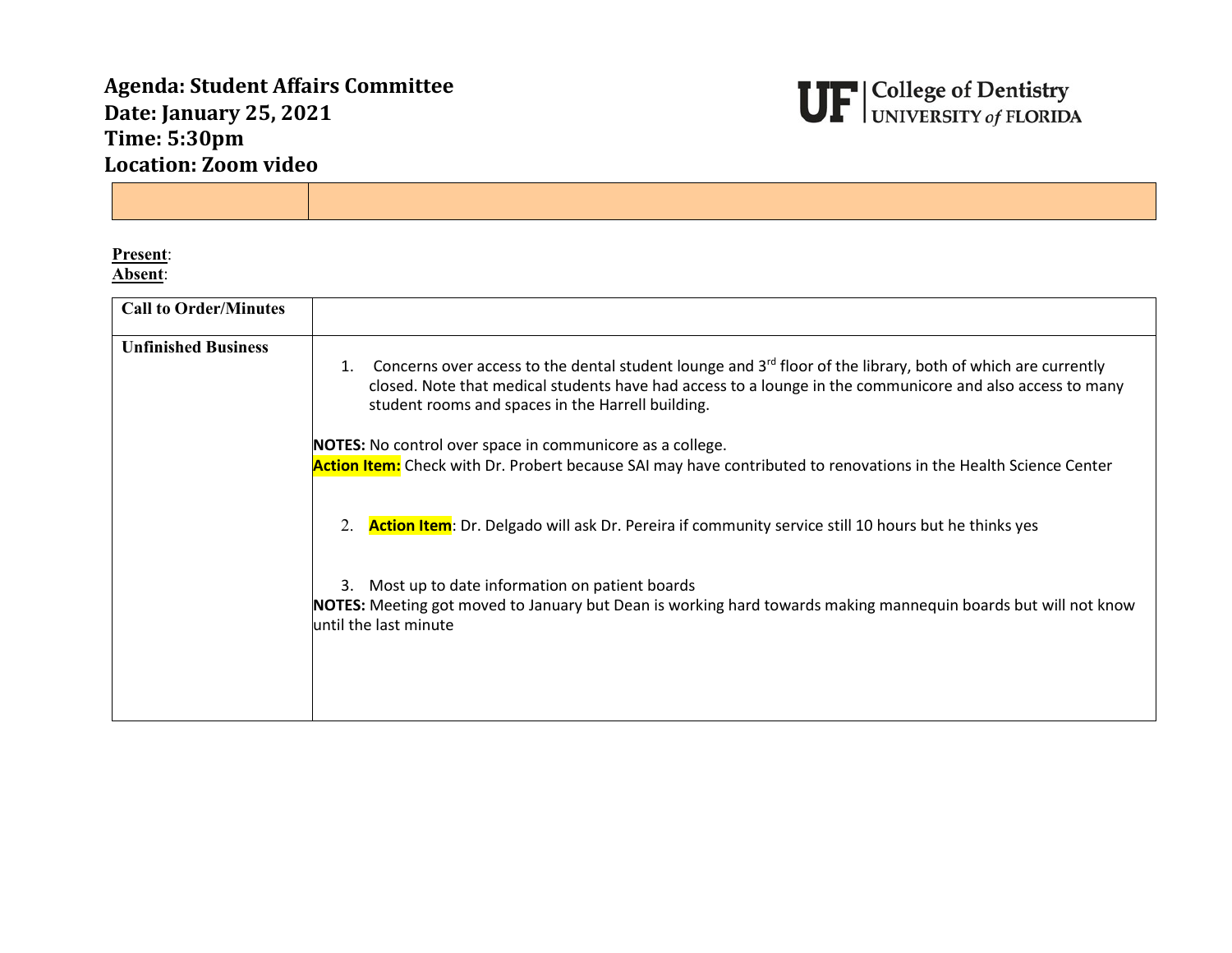## **Agenda: Student Affairs Committee Date: January 25, 2021 Time: 5:30pm Location: Zoom video**



| Class of 2021 Concerns -<br><b>Megan Guerra</b>           | 1. The class wants to know when we can start using Ultra-Sonics again in clinic?                                                                                                                                                                                                                                                                                                                                                                                                                                                                                                                                                                                                  |
|-----------------------------------------------------------|-----------------------------------------------------------------------------------------------------------------------------------------------------------------------------------------------------------------------------------------------------------------------------------------------------------------------------------------------------------------------------------------------------------------------------------------------------------------------------------------------------------------------------------------------------------------------------------------------------------------------------------------------------------------------------------|
|                                                           | External rotation housing concerns. When seniors go to rotation in Jacksonville Fl (as well as Winter Garden),<br>most end up paying to stay in a hotel or Air BnB because the housing conditions that the school provides are<br>unclean and unsafe. Additionally, they are not getting reimbursed for this cost.                                                                                                                                                                                                                                                                                                                                                                |
| Class of 2022 Concerns -<br><b>Catherine (Jenny) King</b> | 1. Our class is concerned over the lack of Ted Funds. We were told we are not getting our junior Ted Funds<br>this year.                                                                                                                                                                                                                                                                                                                                                                                                                                                                                                                                                          |
|                                                           | 2. Our class asks if it is possible to keep in-person lectures to a minimum. There are few in-person classes<br>currently and they ask if it could stay that way.                                                                                                                                                                                                                                                                                                                                                                                                                                                                                                                 |
|                                                           | 3. Caries Removal: "I think caries removal isn't covered in preclinical courses as much as it should be. We<br>have so many teeth from Endo or SOS that have caries. I feel that a couple exercises of access<br>preparation and caries removal could easily be done on those without the school needed to buy supplies<br>for it. Also, a quick refresher on caries removal would be nice before clinic so that all of the students and<br>faculty are on the same page of what to remove and what to keep during operative procedures. I have<br>assisted so many people that weren't sure how much tissue to remove and what leathery dentin looks like<br>(myself included)." |
|                                                           | 4. Any update on when the Cavitron will be back?                                                                                                                                                                                                                                                                                                                                                                                                                                                                                                                                                                                                                                  |